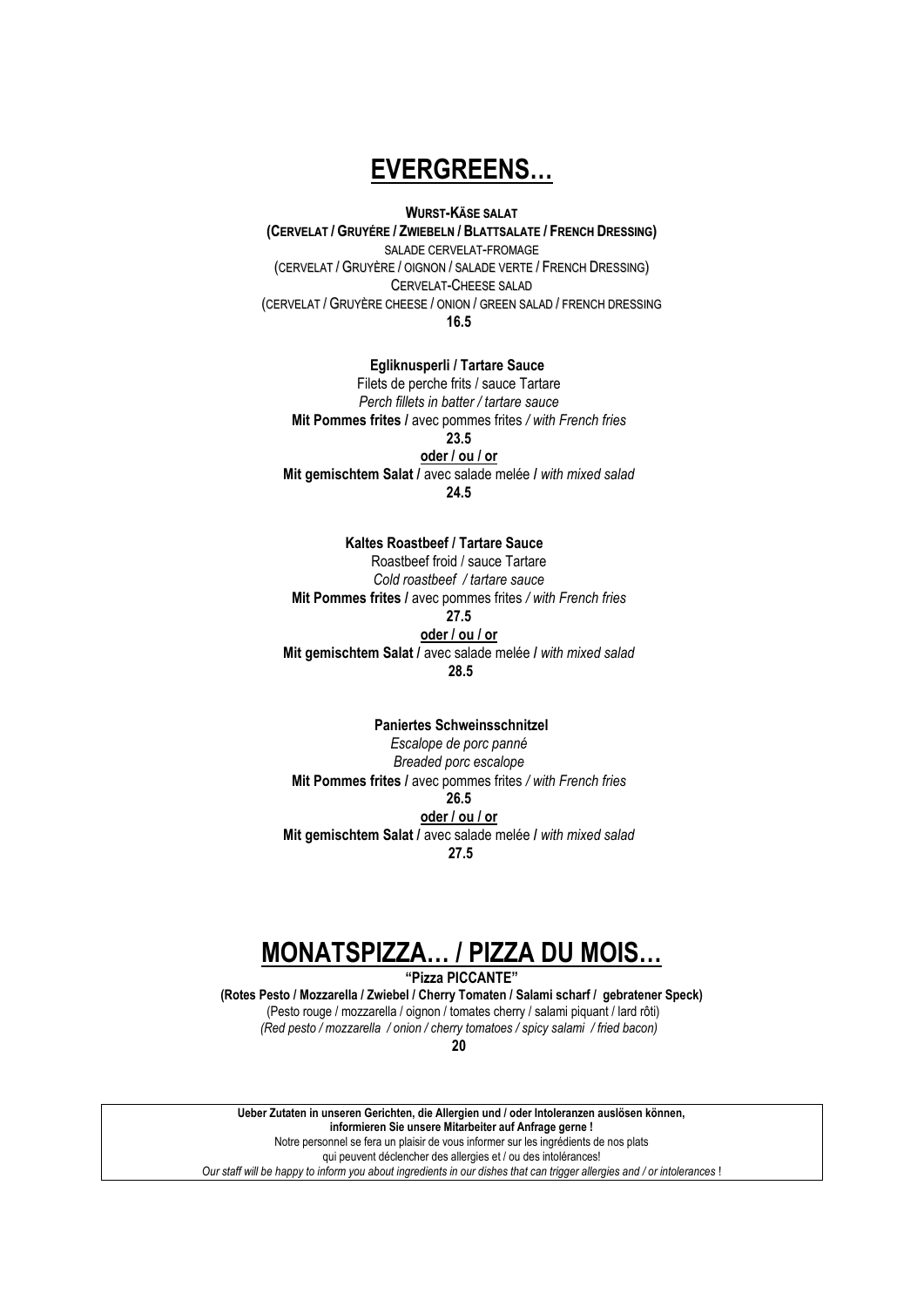# **VORSPEISE / ENTREE / STARTER**

| Rauchlachstartare mit Mascarpone<br>Meerrettich, Schnittlauch, Toast & Butter<br>Tartare de saumon fumé<br>avec Mascarpone, raifort, ciboulettes, toast & beurre<br>Smoked salmon tartare<br>with Mascarpone, horseradish, chives, toast & butter |                                                      |                 | 20         |
|---------------------------------------------------------------------------------------------------------------------------------------------------------------------------------------------------------------------------------------------------|------------------------------------------------------|-----------------|------------|
| <b>Crevettencocktail</b><br>Cocktail de crevettes<br>Shrimps cocktail                                                                                                                                                                             |                                                      |                 | 13         |
| Gstaader Hobelkäse<br>Fromage à rebibes de Gstaad<br>"Hobelkäse" (aged rolled mountain cheese)                                                                                                                                                    | <b>Portion</b><br>$\frac{1}{2}$ Portion              | 100gr.<br>60gr. | 17<br>12   |
| Saanenländer Trockenfleisch<br>Viande sechée du Saanenland<br>Dried beef from Saanenland                                                                                                                                                          | <b>Portion</b><br>$\frac{1}{2}$ Portion              | 100gr.<br>60gr. | 25<br>16   |
| <b>SALAT / SALADE / SALAD</b>                                                                                                                                                                                                                     |                                                      |                 |            |
| Grüner Salat<br>Salade verte<br>Green salad                                                                                                                                                                                                       |                                                      |                 | 7.5        |
| <b>Gemischter Salat</b><br>Salade melée<br>Mixed salad                                                                                                                                                                                            |                                                      |                 | 10         |
| Alphornsalat                                                                                                                                                                                                                                      |                                                      |                 |            |
| (Blattsalate mit Speck, Käse, Ei, Nüssen und Crôutons)<br>Salade Alphorn (salade verte, lard, fromage, œuf, noix et crôutons)<br>Alphorn salad (green salad, bacon, cheese, egg, nuts and croûtons)                                               | Vorspeise/Entrée/Starter<br>Hauptgang/principal/main |                 | 13.5<br>17 |
|                                                                                                                                                                                                                                                   |                                                      |                 |            |

### **SUPPE / POTAGE / SOUP**

| <b>Tagessuppe</b><br>Potage du jour<br>Soup of the day                                     | 8.5 |
|--------------------------------------------------------------------------------------------|-----|
| Kraftbrühe mit Gemüsestreifen<br>Consommé Julienne<br>Consommé with vegetables             |     |
| Tomatencrèmesuppe mit Mozzarella & Basilikum<br>Crème de tomates avec mozzarella & basilic | 10  |

*Tomatoe cream soup with mozzarella & basil*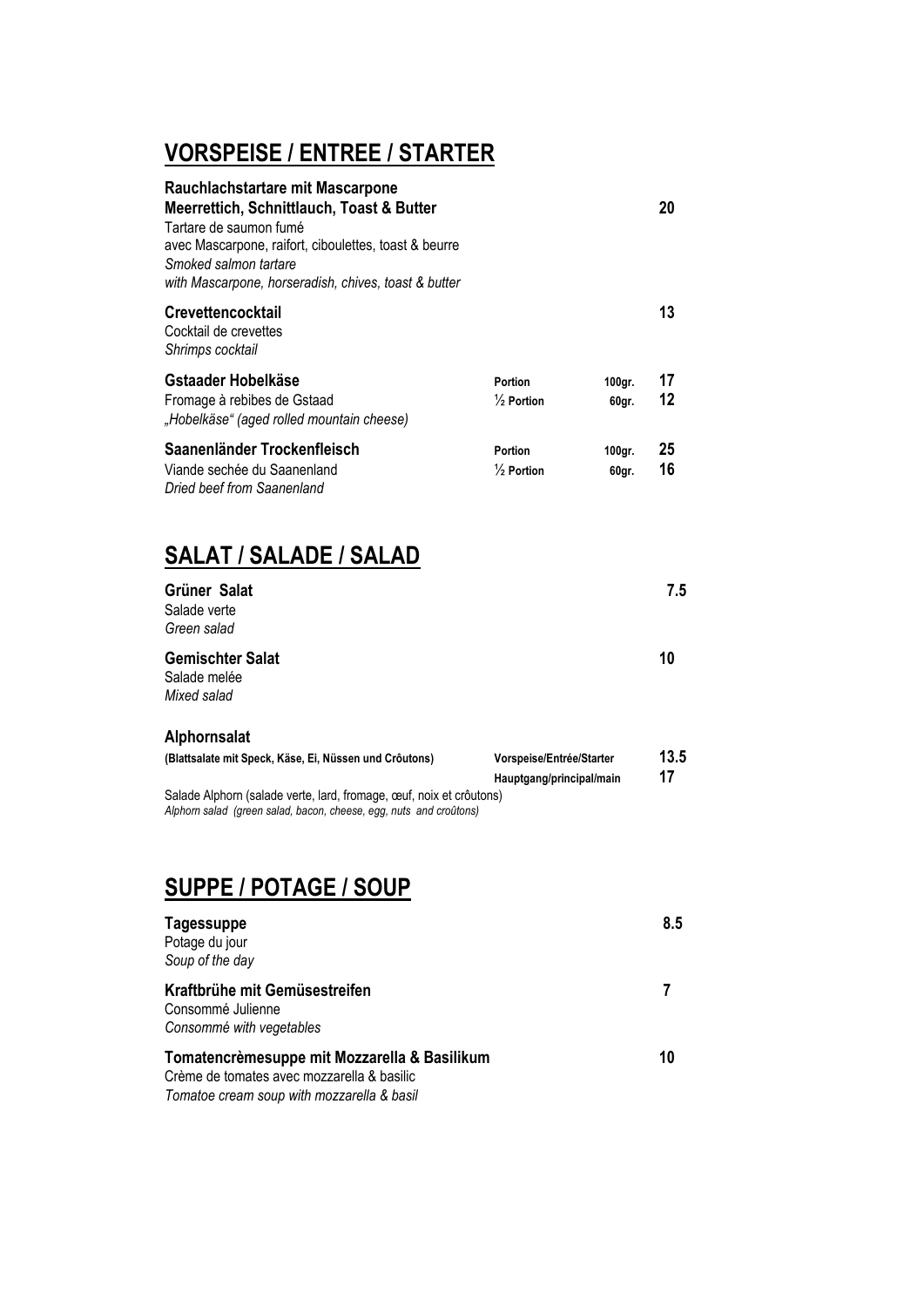# **PASTA & VEGI**

| Käsefondue « moitié-moitié »<br>Fondue « moitié-moitié »<br>Cheese fondue « moitié-moitié »                                                                                                                                                  | ab 2 Pers.<br>dès 2 pers.<br>from 2 pers. | 24 p. P. |
|----------------------------------------------------------------------------------------------------------------------------------------------------------------------------------------------------------------------------------------------|-------------------------------------------|----------|
| Tagliatelle mit Rauchlachsstreifen, rotem Pesto & Rahm<br>Tagliatelle au saumon fumé, pesto rouge & crème<br>Tagliatelle with smoked salmon, red pesto & cream                                                                               |                                           | 21.5     |
| Tagliatelle an Safranrahm & Crevetten<br>Tagliatelle avec crème de safran & crevettes<br>Tagliatelle with saffron cream & prawns                                                                                                             |                                           | 23.5     |
| Penne all'arrabiata (pikante Tomatensauce)<br>Penne all'arrabiata (sauce tomate piquante)<br>Penne all'arrabiata (spicy tomato sauce)                                                                                                        |                                           | 16.5     |
| <b>Morchelrahm Toast</b><br>Toast aux morilles & crème<br>Toast with morel-cream                                                                                                                                                             |                                           | 24.5     |
| <b>FISCH / POISSON / FISH</b>                                                                                                                                                                                                                |                                           |          |
| <b>Gebratene Eglifilets</b><br>Filets de perche meunière<br>Fried perch fillets                                                                                                                                                              |                                           | 32       |
| <b>Black Tiger Riesenkrevetten nach Mittelmeer Art</b><br>Crevettes géantes Black Tiger « Méditéranéen »<br>(avec ail, tomate concassée, herbes et beurre)<br>Black Tiger prawns « Méditéranéen »<br>(with garlic, tomato, herbs and butter) |                                           | 39       |
| <b>CORDON BLEUS</b>                                                                                                                                                                                                                          |                                           |          |
| Cordon bleu vom Kalb (Klassisch mit Vacherin & Schinken)<br>Cordon bleu de veau (Classic avec Vacherin & jambon cuit)<br>veal Cordon bleu (Classical with Vacherin & ham)                                                                    |                                           | 38.5     |
| Cordon bleu vom Schwein (porc) "No 1"<br>Klassisch mit Vacherin & Schinken<br>Classic avec Vacherin & jambon cuit<br>Classical with Vacherin & ham                                                                                           |                                           | 29.5     |
| Cordon bleu vom Schwein (porc) "No 2"<br>Mit halb Gruyère, halb Vacherin & Rohschinken<br>Avec moitié Gruyère, moitié Vacherin & jambon cru /<br>With half Gruyère, half Vacherin & raw ham                                                  |                                           | 29.5     |
| Cordon bleu vom Schwein (porc) "No 3"<br>Mit Gstaader Bergkäse & Speck<br>Avec fromage de montagne de Gstaad & lard<br>With mountain cheese from Gstaad & bacon                                                                              |                                           | 29.5     |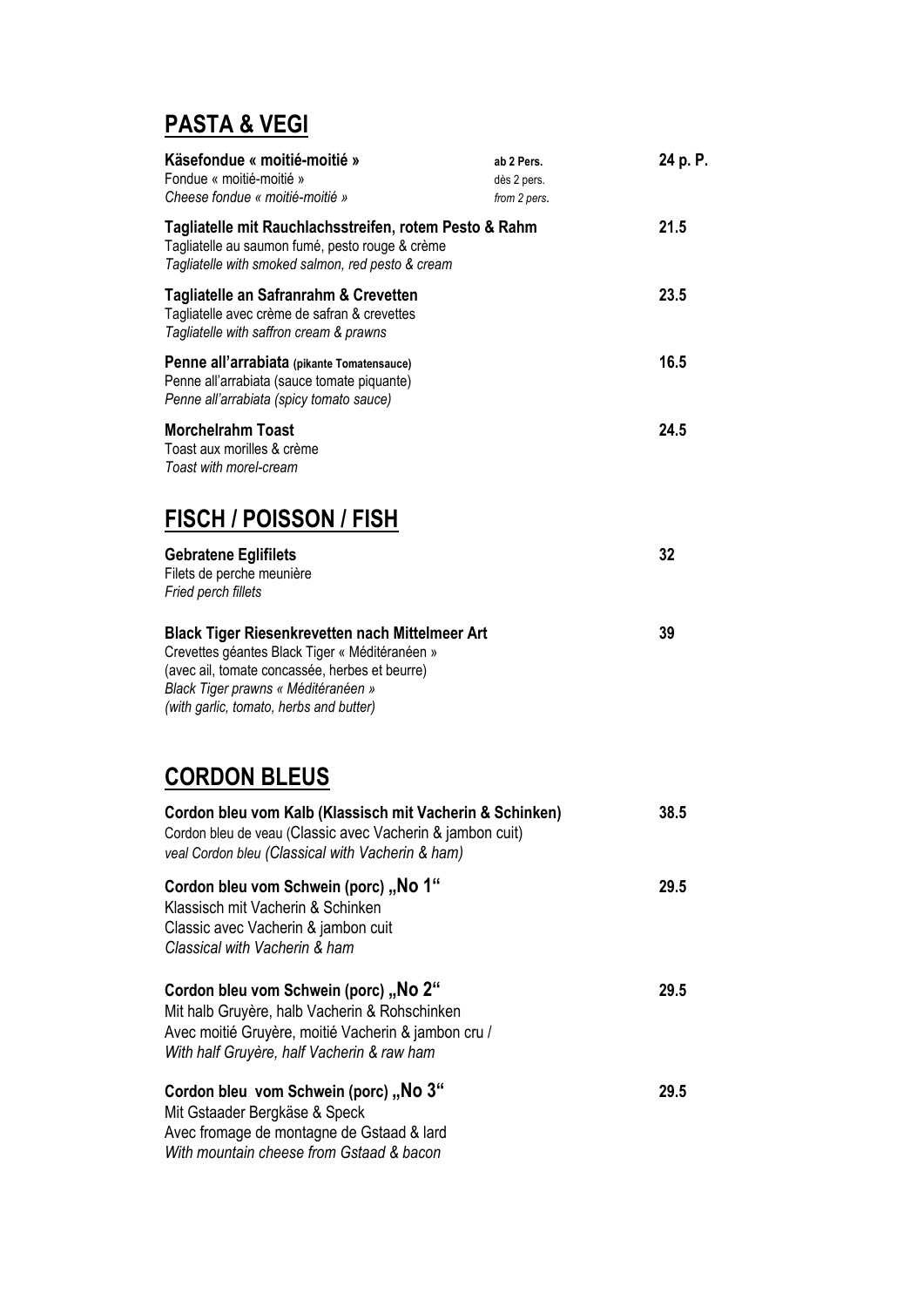### **FLEISCH VOM GRILL VIANDE GRILLÉE GRILLED MEAT**

| <b>Schweinssteak / Steak de porc / Porc steak</b> | 28   |
|---------------------------------------------------|------|
| Kalbsschnitzel / Escalope de veau / Veal escalope | 39.5 |
| Entrecôte                                         | 39.5 |
| <b>Rindsfilet / Filet de bœuf / Beef fillet</b>   | 48   |

*Wählen Sie eine der hausgemachten Saucen: Choisissez une des sauces maison: Choose one of the homemade sauces:*

**Morchelrahmsauce / Grüne Pfeffersauce / Dijon-Senfsauce / Kräuterbutter** Sauce aux morilles / Sauce au poivre vert **/** Sauce au moutarde de Dijon / Café de Paris *Sauce with morels / Green pepper sauce / Dijon-mustard sauce / Herb butter* Sauce

Alle Grilladen werden auch als "Fitnessteller" mit gemischtem Salat und Kräuterbutter serviert! Les grillardes sont aussi servis comme "assiette fitness" avec salade melée et Café de Paris ! *Grilled meat is as well served as "Fitness plate" with mixed salad and herb butter!* 

### **HAUSSPEZIALITäTEN SPÉCIALITÉS MAISON HOUSE SPECIALITIES**

| Flambiertes Rindsfilet « Alphorn » am Tisch zubereitet | ab 2 Personen   | 49.5 p.P. |
|--------------------------------------------------------|-----------------|-----------|
| Filet de boeuf flambé « Alphorn » preparé à la table   | dès 2 personnes |           |
| Beef fillet flambed « Alphorn » prepared at the table  | from 2 persons  |           |

**Fleischspiess « Bruno » 36 (Rind / Kalb / Schwein) Knoblauch / Champignons / mit Kräuterbutter gratiniert** Brochette de viande « Bruno » (bœuf / veau / porc) Ail / champignons / gratiné avec beurre aux herbes *Meat skewer « Bruno » (beef / veal / porc) Garlic / mushrooms / gratinated with herb butter*

**Beilagen zur Auswahl zu Fisch & Fleisch Garniture au choix avec poisson & viande Fish & meat served with (to choose)**

**Pommes frites, Kartoffelgratin, Butternudeln, Wildreis, Röstikroketten oder Salzkartoffeln**  *und* **Saisongemüse**

Pommes frites, gratin dauphinois, nouilles au beurre, riz sauvage, croquettes de rösti ou pommes natures *et* légumes de saison

*French fries, gratinated patatoes, noodles, wild rice, rösti croquettes or boiled patatoes and season vegetable*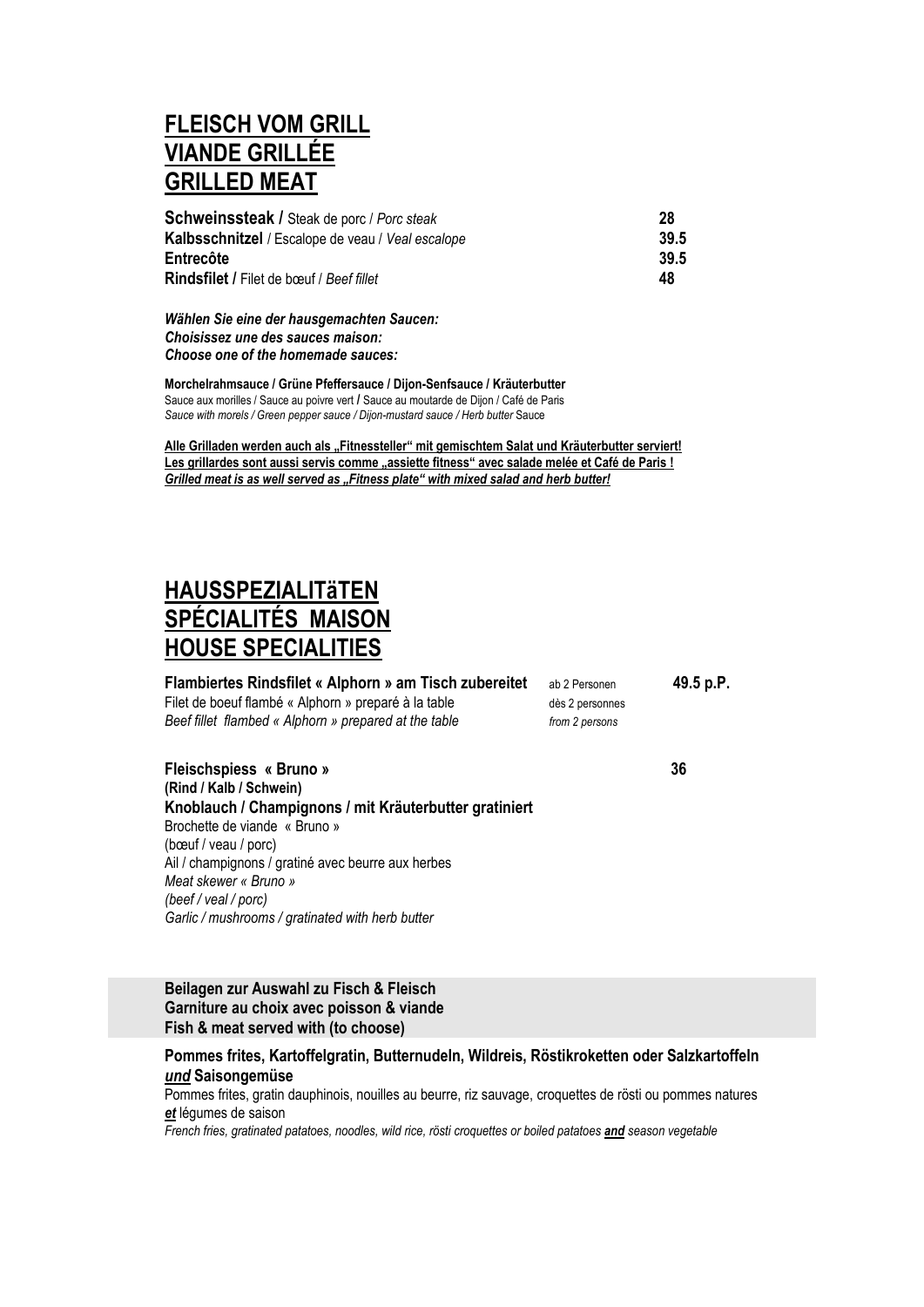### **Menu Alphorn**

(ab 2 Personen / dès 2 personnes / from 2 persons)

**\*\*\***

#### **Rauchlachstartare mit Mascarpone, Schnittlauch & Meerrettich Toast & Butter**

Tartare de saumon fumé avec mascarpone, ciboulette, raifort Toast & beurre *Smoked salmon tartare with mascarpone, chives, horseradish Toast & butter*

**\*\*\***

### **Kraftbrühe mit Gemüsestreifen**

Consommé Julienne *Consommé with vegetables*

**\*\*\***

#### **Flambiertes Rindsfilet « Alphorn » Kartoffelgratin Gemüsebouquet** Filet de boeuf flambé "Alphorn"

Gratin dauphinois Bouquet de légumes *Flamed beef fillet « Alphorn » Gratinated patatoes Season vegetables*

**\*\*\***

#### **Halbgefrorenes mit Nuss-Krokant**

Semifreddo aux noix croquantes *Semifreddo with crispy nuts*

**\*\*\***

**4-Gänge / 4-plats Fr. 65 p.P. 3-Gänge / 3-plats Fr. 60 p.P.**

### **Tatarenhut / chapeau tatar / tatar hat (nur auf Vorbestellung / sur commande)**

(ab 2 Personen / dès 2 personnes / from 2 persons)

### **Tatarenhut mit Rind / Kalb / Schwein**

Chapeau de tatar avec bœuf / veau / porc Tatar hat with beef / veal / porc **200 gr. 45 p. P.**

**300 gr. 55 p .P.**

**Beilagen :** Div. Saucen, Kräuterbutter, Bouillon mit Gemüse, eingelegte Gemüse und Früchte, Pommes frites oder Wildreis

**Garniture :** Div. sauces, Café de Paris, bouillon avec légumes, légumes confis et fruits, Pommes frites ou riz sauvage

*Served with: different sauces, bouillon with vegetables, vegetables in vinegar, fruits French fries or wild rice*